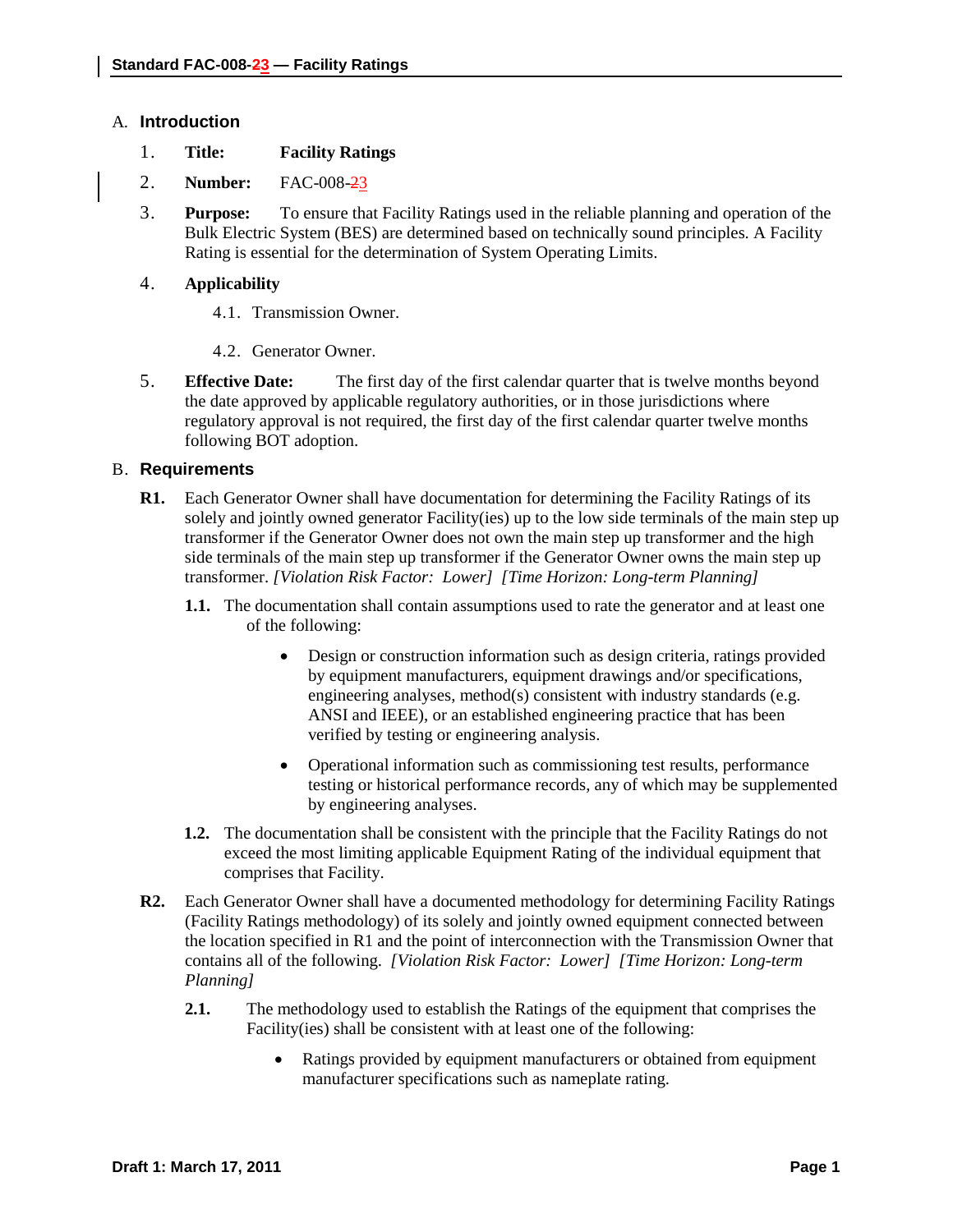- One or more industry standards developed through an open process such as Institute of Electrical and Electronic Engineers (IEEE) or International Council on Large Electric Systems (CIGRE).
- A practice that has been verified by testing, performance history or engineering analysis.
- **2.2.** The underlying assumptions, design criteria, and methods used to determine the Equipment Ratings identified in Requirement R2, Part 2.1 including identification of how each of the following were considered:
	- **2.2.1.** Equipment Rating standard(s) used in development of this methodology.
	- **2.2.2.** Ratings provided by equipment manufacturers or obtained from equipment manufacturer specifications.
	- **2.2.3.** Ambient conditions (for particular or average conditions or as they vary in real-time).
	- **2.2.4.** Operating limitations. [1](#page-1-0)
- **2.3.** A statement that a Facility Rating shall respect the most limiting applicable Equipment Rating of the individual equipment that comprises that Facility.
- **2.4.** The process by which the Rating of equipment that comprises a Facility is determined.
	- **2.4.1.** The scope of equipment addressed shall include, but not be limited to, conductors, transformers, relay protective devices, terminal equipment, and series and shunt compensation devices.
	- **2.4.2.** The scope of Ratings addressed shall include, as a minimum, both Normal and Emergency Ratings.
- **R3.** Each Transmission Owner shall have a documented methodology for determining Facility Ratings (Facility Ratings methodology) of its solely and jointly owned Facilities (except for those generating unit Facilities addressed in R1 and R2) that contains all of the following: *[Violation Risk Factor: Medium] [ Time Horizon: Long-term Planning]*
	- **3.1.** The methodology used to establish the Ratings of the equipment that comprises the Facility shall be consistent with at least one of the following:
		- Ratings provided by equipment manufacturers or obtained from equipment manufacturer specifications such as nameplate rating.
		- One or more industry standards developed through an open process such as Institute of Electrical and Electronics Engineers (IEEE) or International Council on Large Electric Systems (CIGRE).
		- A practice that has been verified by testing, performance history or engineering analysis.
	- **3.2.** The underlying assumptions, design criteria, and methods used to determine the Equipment Ratings identified in Requirement R3, Part 3.1 including identification of how each of the following were considered:
		- **3.2.1.** Equipment Rating standard(s) used in development of this methodology.

<span id="page-1-0"></span><sup>&</sup>lt;sup>1</sup> Such as temporary de-ratings of impaired equipment in accordance with good utility practice.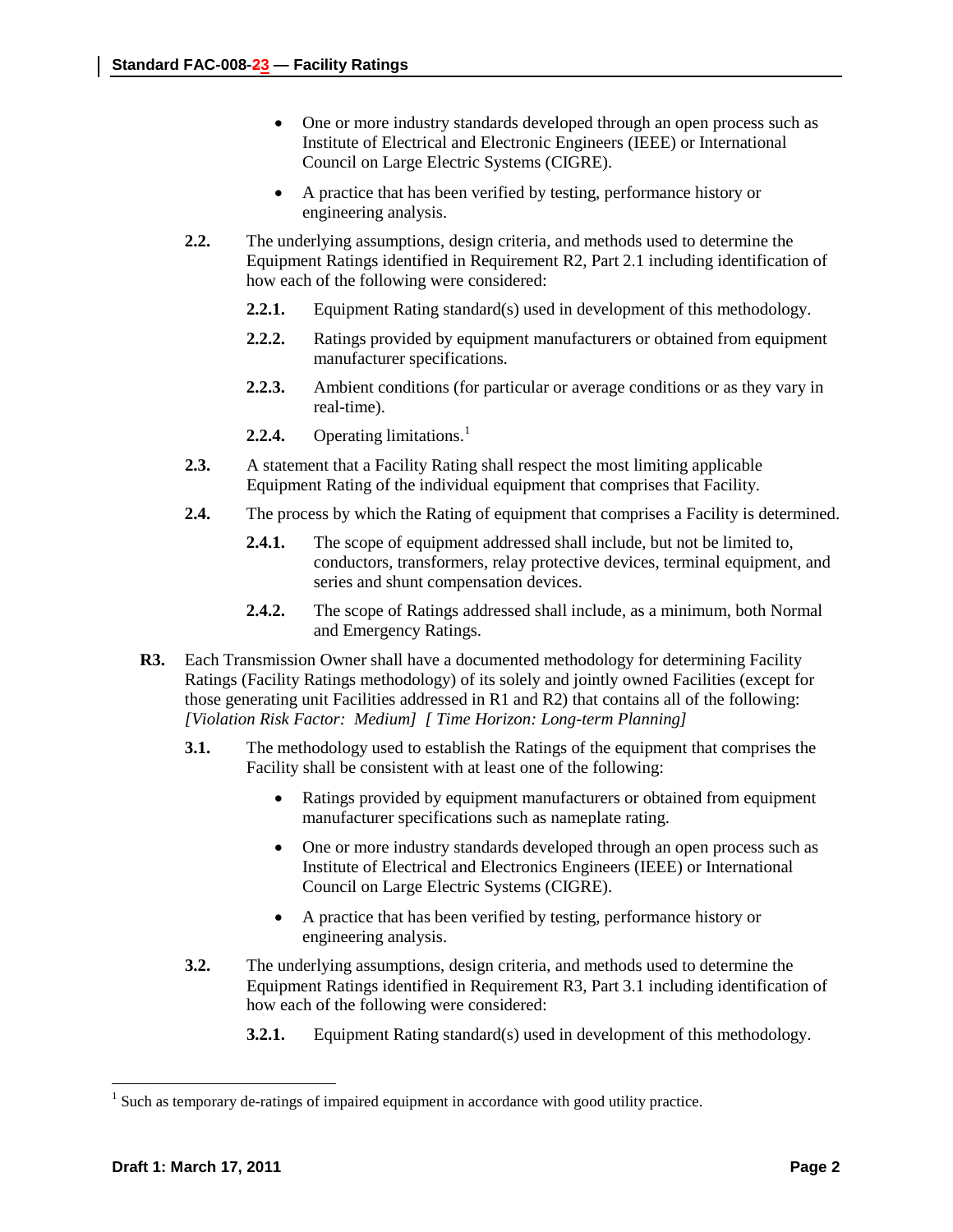- **3.2.2.** Ratings provided by equipment manufacturers or obtained from equipment manufacturer specifications.
- **3.2.3.** Ambient conditions (for particular or average conditions or as they vary in real-time).
- **3.2.4.** Operating limitations. [2](#page-2-0)
- **3.3.** A statement that a Facility Rating shall respect the most limiting applicable Equipment Rating of the individual equipment that comprises that Facility.
- **3.4.** The process by which the Rating of equipment that comprises a Facility is determined.
	- **3.4.1.** The scope of equipment addressed shall include, but not be limited to, transmission conductors, transformers, relay protective devices, terminal equipment, and series and shunt compensation devices.
	- **3.4.2.** The scope of Ratings addressed shall include, as a minimum, both Normal and Emergency Ratings.
- **R4.** Each Transmission Owner shall make its Facility Ratings methodology and each Generator Owner shall each make its documentation for determining its Facility Ratings and its Facility Ratings methodology available for inspection and technical review by those Reliability Coordinators, Transmission Operators, Transmission Planners and Planning Coordinators that have responsibility for the area in which the associated Facilities are located, within 21 calendar days of receipt of a request. *[Violation Risk Factor: Lower] [Time Horizon: Operations Planning]*
- **R5.** If a Reliability Coordinator, Transmission Operator, Transmission Planner or Planning Coordinator provides documented comments on its technical review of a Transmission Owner's Facility Ratings methodology or Generator Owner's documentation for determining its Facility Ratings and its Facility Rating methodology, the Transmission Owner or Generator Owner shall provide a response to that commenting entity within 45 calendar days of receipt of those comments. The response shall indicate whether a change will be made to the Facility Ratings methodology and, if no change will be made to that Facility Ratings methodology, the reason why. *[Violation Risk Factor: Lower] [Time Horizon: Operations Planning]*
- **R6.** Each Transmission Owner and Generator Owner shall have Facility Ratings for its solely and jointly owned Facilities that are consistent with the associated Facility Ratings methodology or documentation for determining its Facility Ratings. *[Violation Risk Factor: Medium] [Time Horizon: Operations Planning]*
- R7. Each Transmission Owner and Generator Owner shall provide Facility Ratings (for its solely and jointly owned Facilities that are existing Facilities, new Facilities, modifications to existing Facilities and re-ratings of existing Facilities) to its associated Reliability Coordinator(s), Planning Coordinator(s), Transmission Planner(s), Transmission Owner(s) and Transmission Operator(s) as scheduled by such requesting entities.

*[Violation Risk Factor: Medium] [Time Horizon: Operations Planning]*

**R8.** Each Transmission Owner (and each Generator Owner subject to Requirement R2) shall provide Facility Ratingsrequested information as specified below (for its solely and jointly owned Facilities that are existing

R7 and M7 have been subdivided into two requirements (R7 and R8) and two Measures (M7 and M8). To distinguish the 'new' language proposed for R8 and M8 from the language that was previously approved under R7 and M7, only the new text is shown in redline

<span id="page-2-0"></span><sup>&</sup>lt;sup>2</sup> Such as temporary de-ratings of impaired equipment in accordance with good utility practice.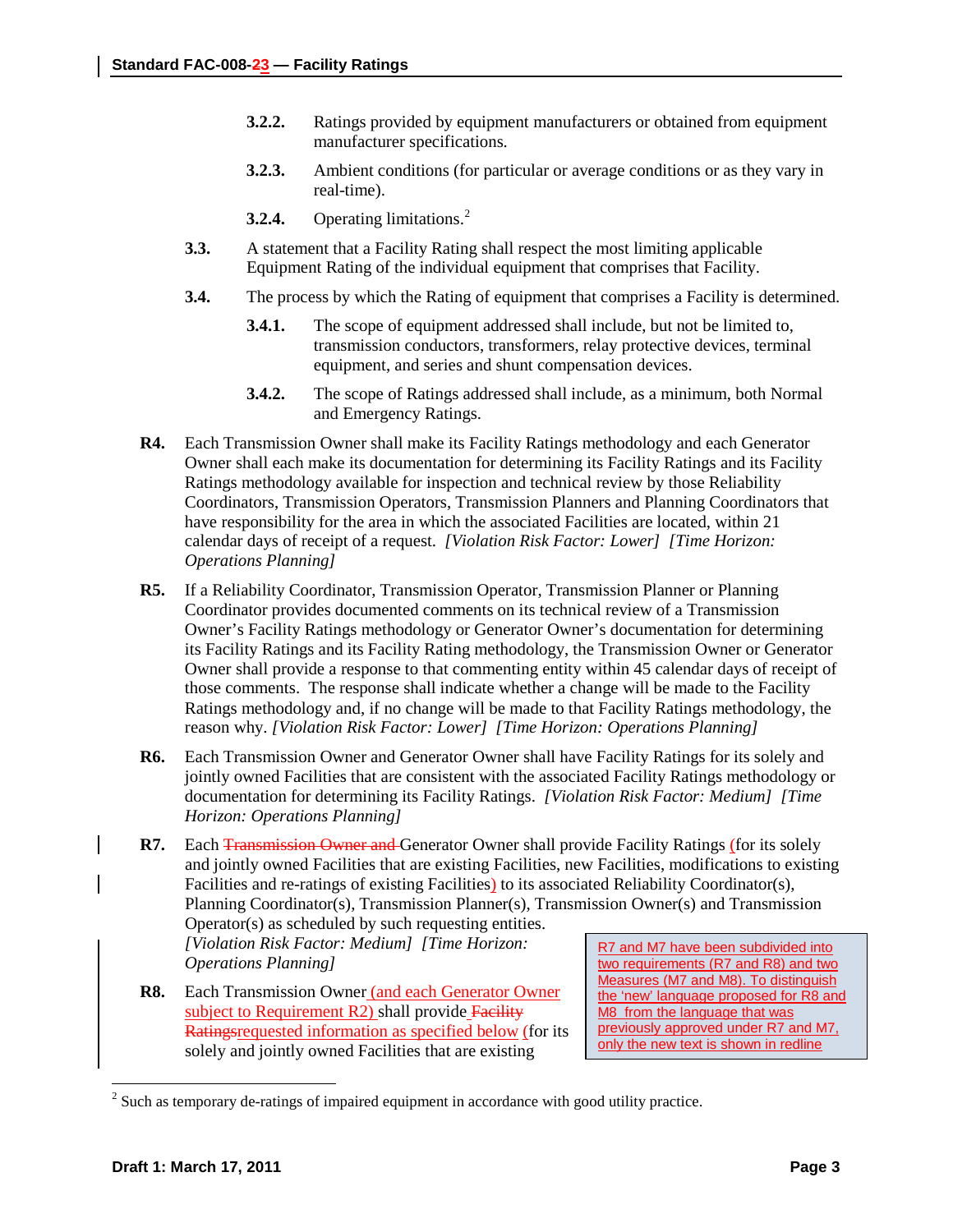Facilities, new Facilities, modifications to existing Facilities and re-ratings of existing Facilities) to its associated Reliability Coordinator(s), Planning Coordinator(s), Transmission Planner(s), Transmission Owner(s) and Transmission Operator(s)as scheduled by such requesting entities:. *[Violation Risk Factor: Medium] [Time Horizon: Operations Planning]*

**8.1.** As scheduled by the requesting entities:

**8.1.1.** Facility Ratings

- **8.1.2.** Identity of the most limiting equipment of the Facilities
- **8.2.** Within 30 calendar days (or a later date if specified by the requester), for any requested Facility with a Thermal Rating that the requester has identified as having an Interconnection Reliability Operating Limit, limiting Total Transfer Capability, impeding generator deliverability, or impeding service to a major city or load pocket:
	- **8.2.1.** Identity of the existing next most limiting equipment of the Facility
	- **8.2.2.** The Equipment Rating for the next most limiting equipment identified in Requirement R8, Part 8.2.1.

## C. **Measures**

- **M1.** Each Generator Owner shall have documentation that shows how its Facility Ratings were determined as identified in Requirement 1.
- **M2.** Each Generator Owner shall have a documented Facility Ratings methodology that includes all of the items identified in Requirement 2, Parts 2.1 through 2.4.
- **M3.** Each Transmission Owner shall have a documented Facility Ratings methodology that includes all of the items identified in Requirement 3, Parts 3.1 through 3.4.
- **M4.** Each Transmission Owner shall have evidence, such as a copy of a dated electronic note, or other comparable evidence to show that it made its Facility Ratings methodology available for inspection within 21 calendar days of a request in accordance with Requirement 4. The Generator Owner shall have evidence, such as a copy of a dated electronic note, or other comparable evidence to show that it made its documentation for determining its Facility Ratings or its Facility Ratings methodology available for inspection within 21 calendar days of a request in accordance with Requirement 4.
- **M5.** If the Reliability Coordinator, Transmission Operator, Transmission Planner or Planning Coordinator provides documented comments on its technical review of a Transmission Owner's or Generator Owner's Facility Ratings methodology or a Generator Owner's documentation for determining its Facility Ratings $\frac{1}{2}$ , the Transmission Owner or Generator Owner shall have evidence, (such as a copy of a dated electronic or hard copy note, or other comparable evidence from the Transmission Owner or Generator Owner addressed to the commenter that includes the response to the comment,) that it provided a response to that commenting entity in accordance with Requirement 5.
- **M6.** Each Transmission Owner and Generator Owner shall have evidence to show that its Facility Ratings are consistent with the documentation for determining its Facility Ratings as specified in Requirement R1 or consistent with its Facility Ratings methodology as specified in Requirements R2 and R3 (Requirement 6).
- **M7.** Each **Transmission Owner and Generator Owner shall have evidence, such as a copy of a dated** electronic note, or other comparable evidence to show that it provided its Facility Ratings to its associated Reliability Coordinator(s), Planning Coordinator(s), Transmission Planner(s), Transmission Owner(s) and Transmission Operator(s) in accordance with Requirement  $7 - R$ .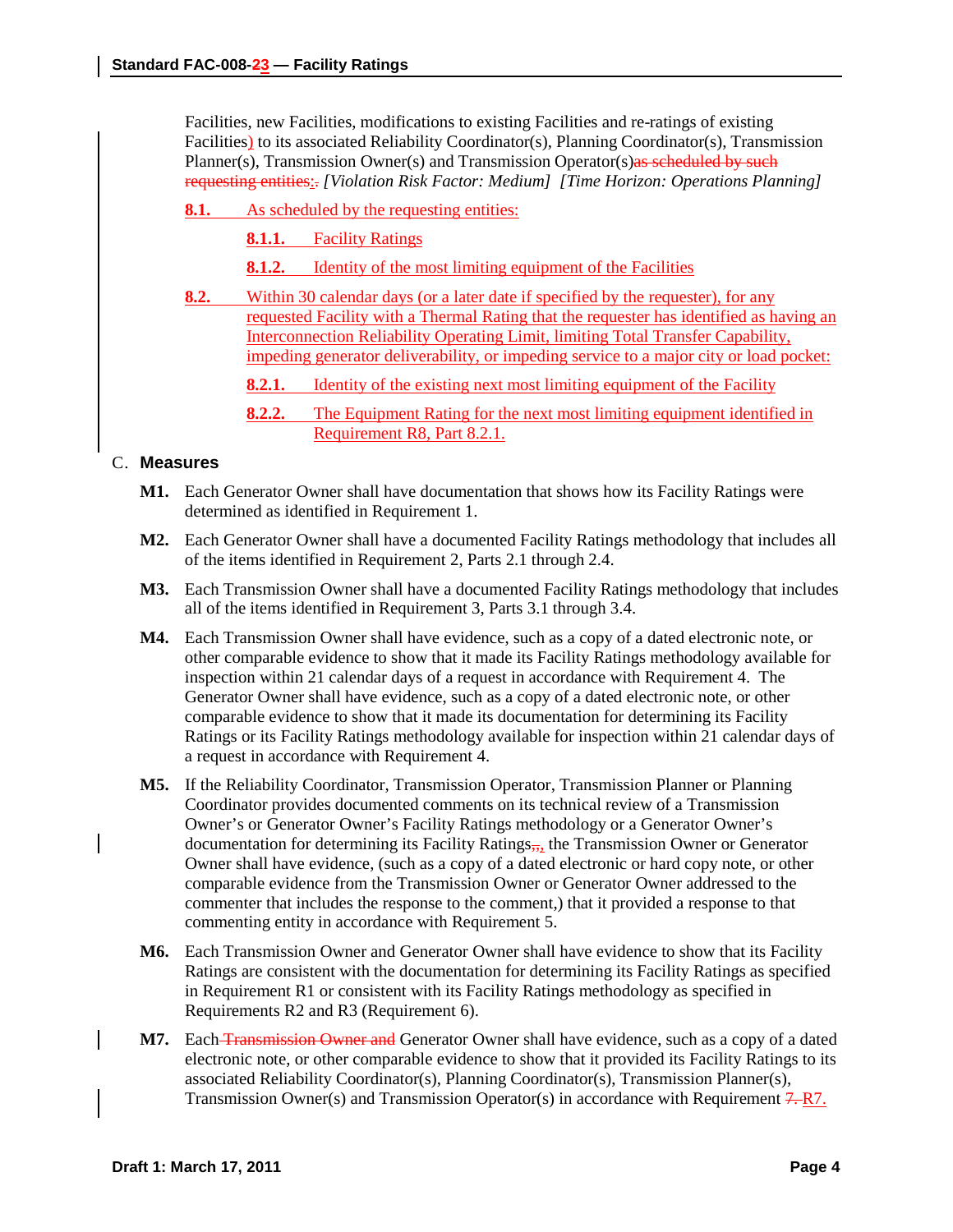**M8.** Each Transmission Owner (and Generator Owner subject to Requirement R2) shall have evidence, such as a copy of a dated electronic note, or other comparable evidence to show that it provided its Facility Ratings and identity of limiting equipment to its associated Reliability Coordinator(s), Planning Coordinator(s), Transmission Planner(s), Transmission Owner(s) and Transmission Operator(s) in accordance with Requirement R87.

## D. **Compliance**

1. Compliance Monitoring Process

## 1.1. **Compliance Enforcement Authority**

Regional Entity

## 1.2. **Compliance Monitoring Period and Reset Timeframe**

#### Not Applicable

1.3.1.2. **Compliance Monitoring and Enforcement Processes:**

- Self-Certifications
- Spot Checking
- Compliance Audits
- Self-Reporting
- Compliance Violation Investigations
- Complaints

#### 1.4.1.3. **Data Retention**

The Generator Owner shall keep its current documentation (for R1) and any modifications to the documentation that were in force since last compliance audit period for Measure M1 and Measure M6.

The Generator Owner shall keep its current, in force Facility Ratings methodology (for R2) and any modifications to the methodology that were in force since last compliance audit period for Measure M2 and Measure M6.

The Transmission Owner shall keep its current, in force Facility Ratings methodology (for R3) and any modifications to the methodology that were in force since the last compliance audit for Measure M3 and Measure M6.

The Transmission Owner and Generator Owner shall keep its current, in force Facility Ratings and any changes to those ratings for three calendar years for Measure M6.

The Generator Owner and Transmission Owner shall each keep evidence for Measure M4, Measure M5, and Measure M7M5, for three calendar years.

The Generator Owner shall keep evidence for Measure M7 for three calendar years.

The Transmission Owner (and Generator Owner that is subject to Requirement R2) shall keep evidence for Measure M8 for three calendar years.

If a Generator Owner or Transmission Owner is found non-compliant, it shall keep information related to the non-compliance until found compliant.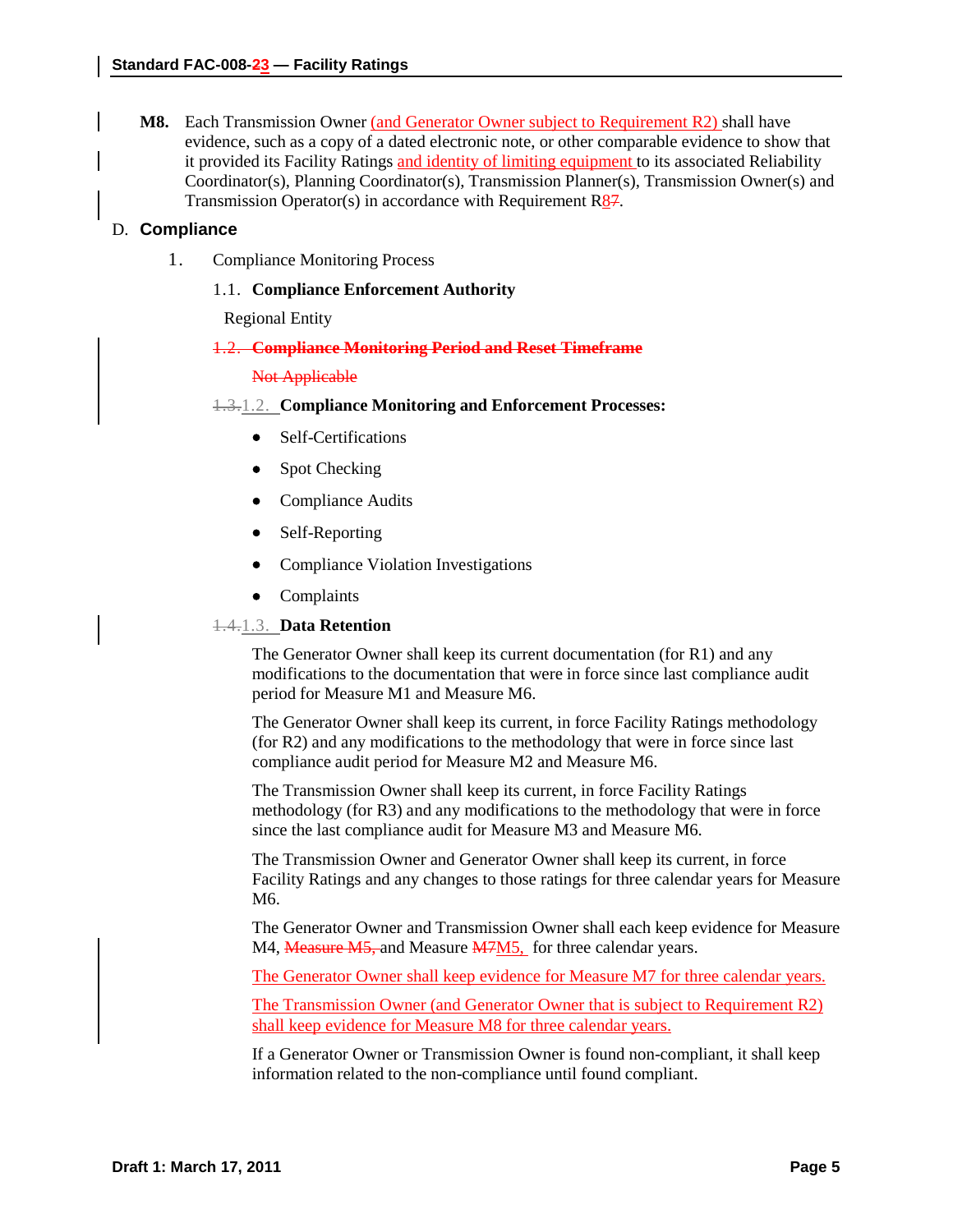The Compliance Enforcement Authority shall keep the last audit and all subsequent compliance records.

## 1.5.1.4. **Additional Compliance Information**

None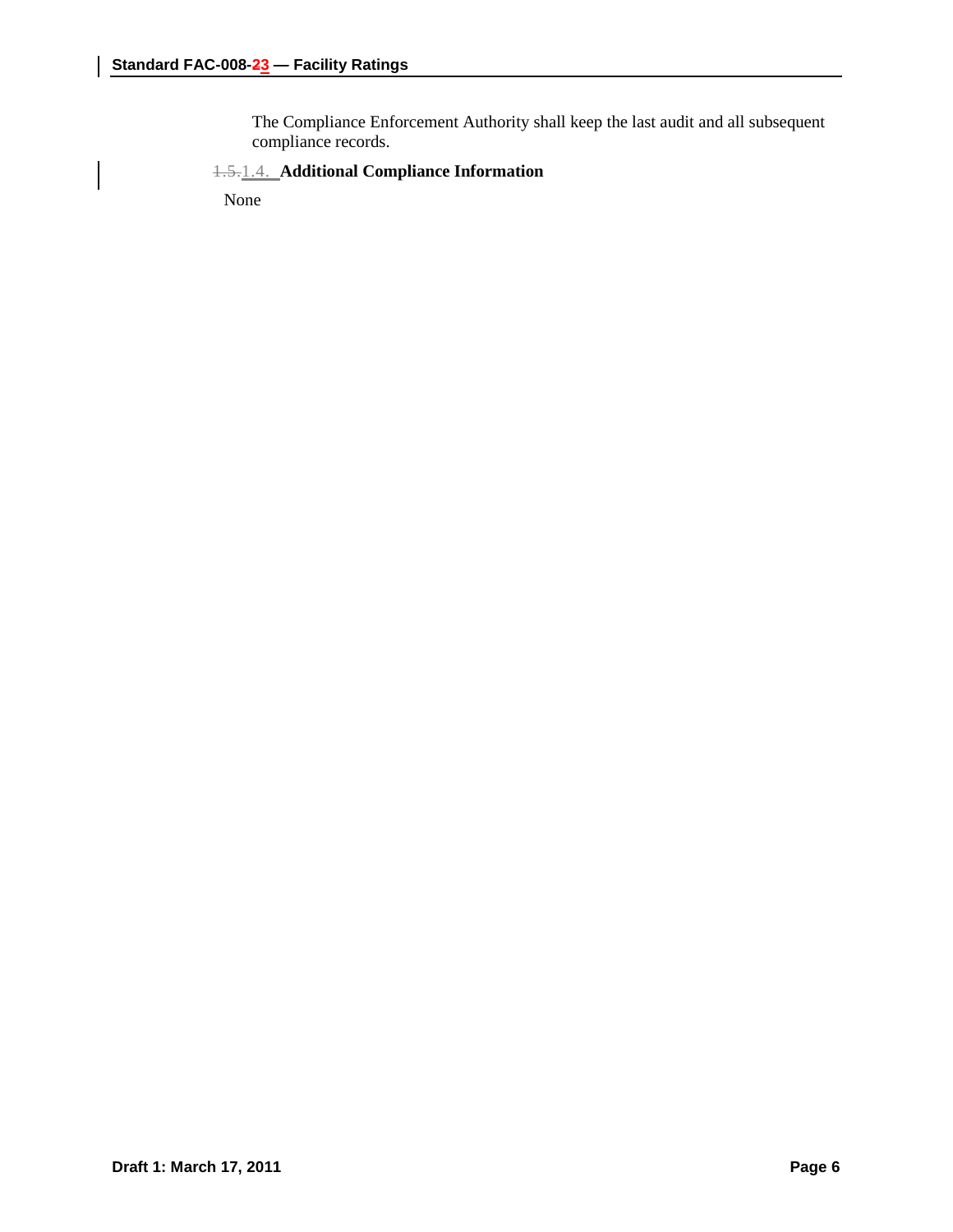# **Violation Severity Levels**

| R#             | <b>Lower VSL</b>                                                                                                                                                                                                                             | <b>Moderate VSL</b>                                                                                                                                                                                  | <b>High VSL</b>                                                                                                                                                                                                                                                                                                                                     | <b>Severe VSL</b>                                                                                                                                                                                                                                                                                                                                                                                                                                    |
|----------------|----------------------------------------------------------------------------------------------------------------------------------------------------------------------------------------------------------------------------------------------|------------------------------------------------------------------------------------------------------------------------------------------------------------------------------------------------------|-----------------------------------------------------------------------------------------------------------------------------------------------------------------------------------------------------------------------------------------------------------------------------------------------------------------------------------------------------|------------------------------------------------------------------------------------------------------------------------------------------------------------------------------------------------------------------------------------------------------------------------------------------------------------------------------------------------------------------------------------------------------------------------------------------------------|
| R1             | N/A                                                                                                                                                                                                                                          | The Generator Owner's<br>$\bullet$<br><b>Facility Rating documentation</b><br>did not address Requirement<br>R1, Part 1.1.                                                                           | The Generator Owner's Facility<br>Rating documentation did not<br>address Requirement R1, Part 1.2.                                                                                                                                                                                                                                                 | The Generator Owner failed to<br>provide documentation for<br>determining its Facility Ratings.                                                                                                                                                                                                                                                                                                                                                      |
| R2             | The Generator Owner failed to<br>include in its Facility Rating<br>methodology one of the following<br>Parts of Requirement R2:<br>2.1.<br>$\bullet$<br>2.2.1<br>$\bullet$<br>2.2.2<br>$\bullet$<br>2.2.3<br>$\bullet$<br>2.2.4<br>$\bullet$ | The Generator Owner failed to<br>include in its Facility Rating<br>methodology two of the following<br>Parts of Requirement R2:<br>2.1<br>$\bullet$<br>2.2.1<br>$\bullet$<br>2.2.2<br>2.2.3<br>2.2.4 | The Generator Owner's Facility<br>Rating methodology did not<br>address all the components of<br>Requirement R2, Part 2.4.<br><b>OR</b><br>The Generator Owner failed to<br>include in its Facility Rating<br>Methodology, three of the<br>following Parts of Requirement R2:<br>2.1.<br>$\bullet$<br>2.2.1<br>$\bullet$<br>2.2.2<br>2.2.3<br>2.2.4 | The Generator Owner's Facility<br>Rating methodology failed to<br>recognize a facility's rating based<br>on the most limiting component<br>rating as required in Requirement<br>R <sub>2</sub> , Part 2.3<br><b>OR</b><br>The Generator Owner failed to<br>include in its Facility Rating<br>Methodology four or more of the<br>following Parts of Requirement R2:<br>2.1<br>$\bullet$<br>2.2.1<br>$\bullet$<br>2.2.2<br>2.2.3<br>2.2.4<br>$\bullet$ |
| R <sub>3</sub> | The Transmission Owner failed to<br>include in its Facility Rating<br>methodology one of the following<br>Parts of Requirement R3:<br>3.1<br>$\bullet$<br>3.2.1<br>$\bullet$                                                                 | The Transmission Owner failed to<br>include in its Facility Rating<br>methodology two of the following<br>Parts of Requirement R3:<br>3.1<br>$\bullet$<br>3.2.1                                      | The Transmission Owner's Facility<br>Rating methodology did not<br>address either of the following<br>Parts of Requirement R3:<br>3.4.1<br>3.4.2                                                                                                                                                                                                    | The Transmission Owner's Facility<br>Rating methodology failed to<br>recognize a Facility's rating based<br>on the most limiting component<br>rating as required in Requirement<br>R3, Part 3.3<br><b>OR</b>                                                                                                                                                                                                                                         |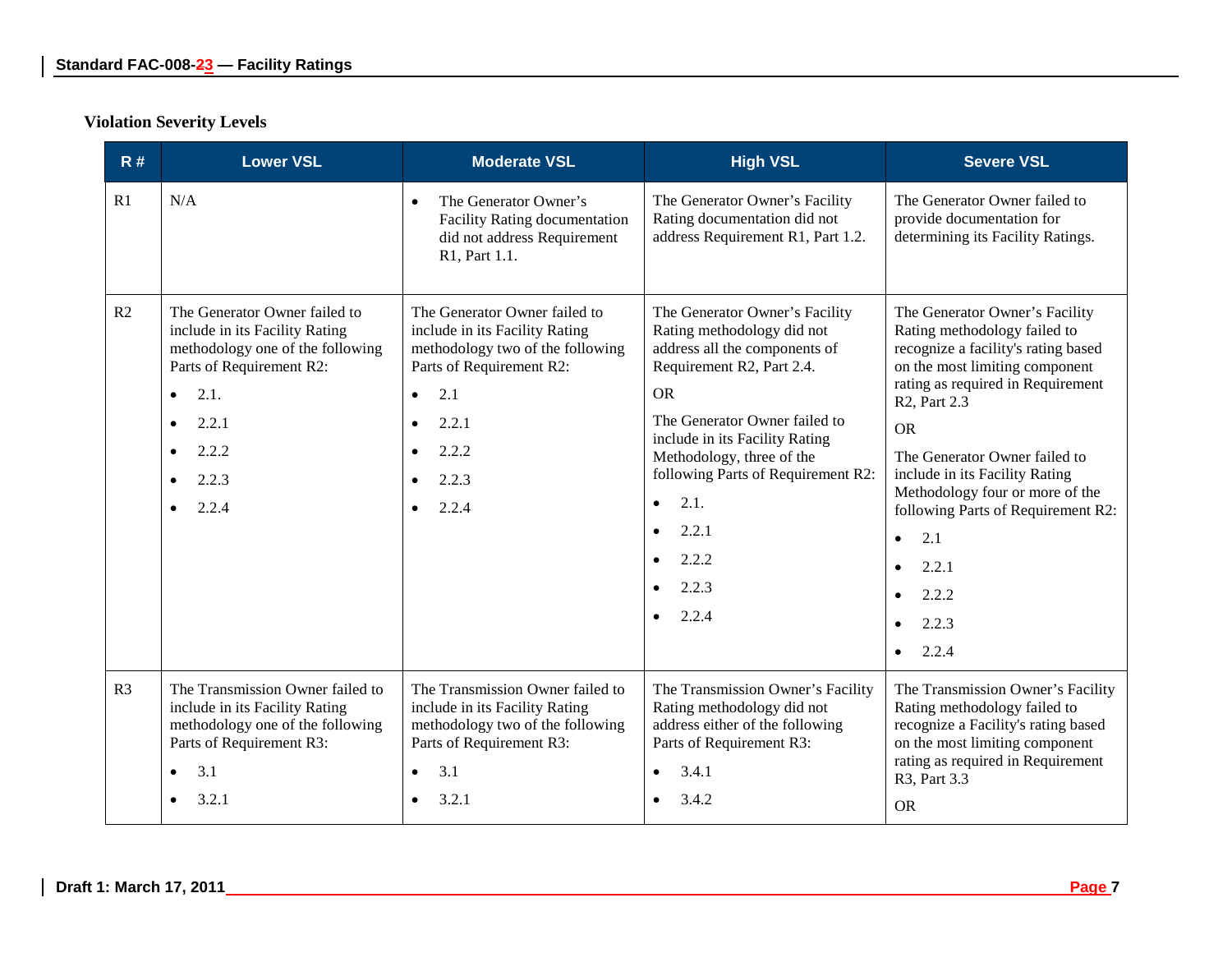| R#             | <b>Lower VSL</b>                                                                                                                                                                                                             | <b>Moderate VSL</b>                                                                                                                                                                                                                                                              | <b>High VSL</b>                                                                                                                                                                                                                   | <b>Severe VSL</b>                                                                                                                                                                       |
|----------------|------------------------------------------------------------------------------------------------------------------------------------------------------------------------------------------------------------------------------|----------------------------------------------------------------------------------------------------------------------------------------------------------------------------------------------------------------------------------------------------------------------------------|-----------------------------------------------------------------------------------------------------------------------------------------------------------------------------------------------------------------------------------|-----------------------------------------------------------------------------------------------------------------------------------------------------------------------------------------|
|                | 3.2.2<br>$\bullet$<br>3.2.3<br>3.2.4                                                                                                                                                                                         | 3.2.2<br>$\bullet$<br>3.2.3<br>$\bullet$<br>3.2.4<br>$\bullet$                                                                                                                                                                                                                   | <b>OR</b><br>The Transmission Owner failed to<br>include in its Facility Rating<br>methodology three of the following<br>Parts of Requirement R3:                                                                                 | The Transmission Owner failed to<br>include in its Facility Rating<br>methodology four or more of the<br>following Parts of Requirement R3:<br>3.1<br>$\bullet$                         |
|                |                                                                                                                                                                                                                              |                                                                                                                                                                                                                                                                                  | 3.1<br>$\bullet$                                                                                                                                                                                                                  | 3.2.1<br>$\bullet$                                                                                                                                                                      |
|                |                                                                                                                                                                                                                              |                                                                                                                                                                                                                                                                                  | 3.2.1<br>$\bullet$                                                                                                                                                                                                                | 3.2.2                                                                                                                                                                                   |
|                |                                                                                                                                                                                                                              |                                                                                                                                                                                                                                                                                  | 3.2.2<br>$\bullet$                                                                                                                                                                                                                | 3.2.3                                                                                                                                                                                   |
|                |                                                                                                                                                                                                                              |                                                                                                                                                                                                                                                                                  | 3.2.3<br>$\bullet$                                                                                                                                                                                                                | 3.2.4                                                                                                                                                                                   |
|                |                                                                                                                                                                                                                              |                                                                                                                                                                                                                                                                                  | 3.2.4<br>$\bullet$                                                                                                                                                                                                                |                                                                                                                                                                                         |
| R4             | The responsible entity made its<br>Facility Ratings methodology or<br><b>Facility Ratings documentation</b><br>available within more than 21<br>calendar days but less than or equal<br>to 31 calendar days after a request. | The responsible entity made its<br>Facility Ratings methodology or<br><b>Facility Ratings documentation</b><br>available within more than 31<br>calendar days but less than or equal<br>to 41 calendar days after a request.                                                     | The responsible entity made its<br>Facility Rating methodology or<br><b>Facility Ratings documentation</b><br>available within more than 41<br>calendar days but less than or equal<br>to 51 calendar days after a request.       | The responsible entity failed to<br>make its Facility Ratings<br>methodology or Facility Ratings<br>documentation available in more<br>than 51 calendar days after a<br>request. $(R3)$ |
| R <sub>5</sub> | The responsible entity provided a<br>response in more than 45 calendar<br>days but less than or equal to 60<br>calendar days after a request. (R5)                                                                           | The responsible entity provided a<br>response in more than 60 calendar<br>days but less than or equal to 70<br>calendar days after a request.<br><b>OR</b>                                                                                                                       | The responsible entity provided a<br>response in more than 70 calendar<br>days but less than or equal to 80<br>calendar days after a request.<br><b>OR</b>                                                                        | The responsible entity failed to<br>provide a response as required in<br>more than 80 calendar days after<br>the comments were received. (R5)                                           |
|                |                                                                                                                                                                                                                              | The responsible entity provided a<br>response within 45 calendar days,<br>and the response indicated that a<br>change will not be made to the<br>Facility Ratings methodology or<br>Facility Ratings documentation but<br>did not indicate why no change will<br>be made. $(R5)$ | The responsible entity provided a<br>response within 45 calendar days,<br>but the response did not indicate<br>whether a change will be made to<br>the Facility Ratings methodology or<br>Facility Ratings documentation.<br>(R5) |                                                                                                                                                                                         |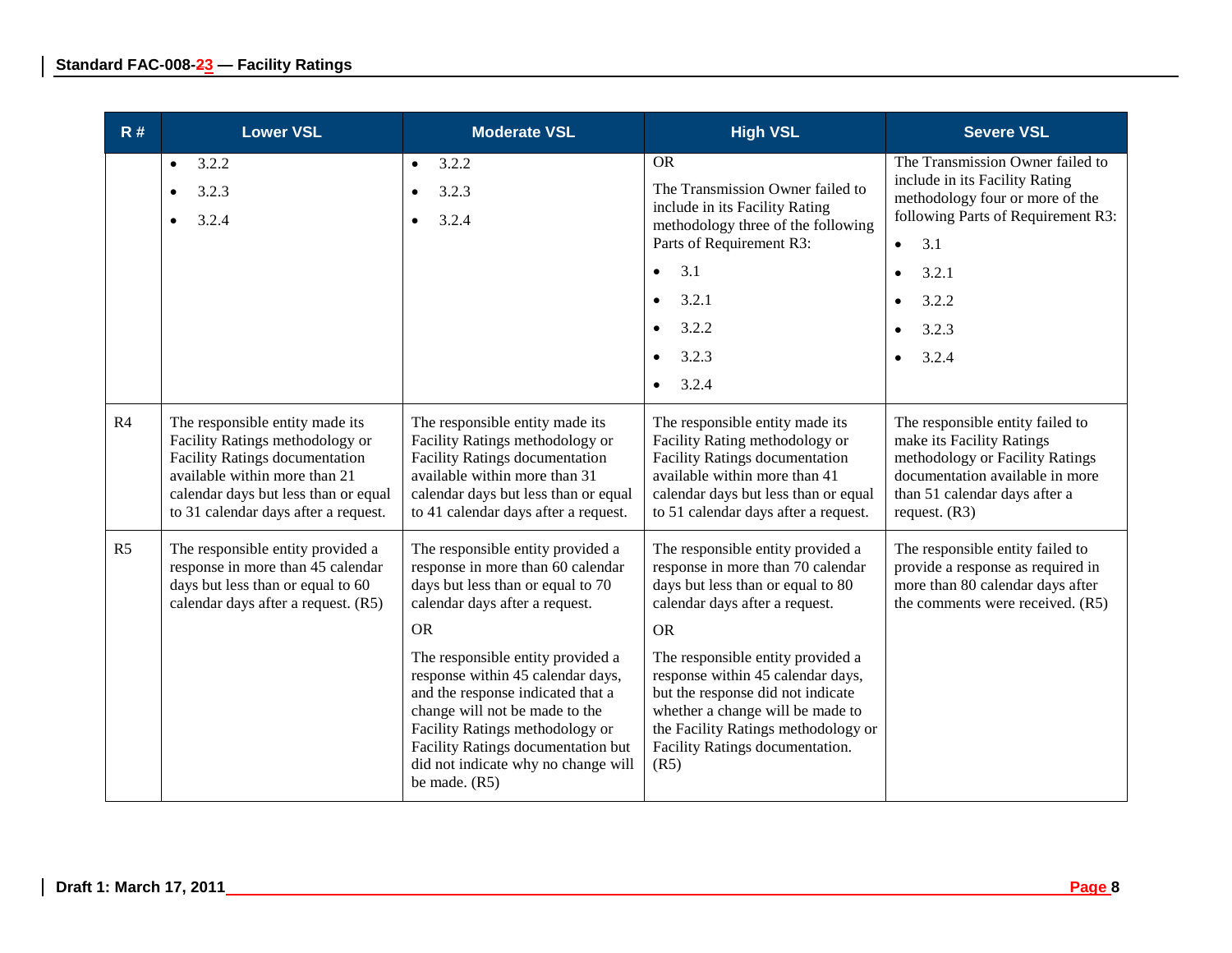| R#                                 | <b>Lower VSL</b>                                                                                                                                                                                                                                                                                                                                                                                                                                          | <b>Moderate VSL</b>                                                                                                                                                                                                                                                                                                                                                                                                              | <b>High VSL</b>                                                                                                                                                                                                                                                                                                                                                                                                                         | <b>Severe VSL</b>                                                                                                                                                                                                                                                                                                                                                                                                                                                  |
|------------------------------------|-----------------------------------------------------------------------------------------------------------------------------------------------------------------------------------------------------------------------------------------------------------------------------------------------------------------------------------------------------------------------------------------------------------------------------------------------------------|----------------------------------------------------------------------------------------------------------------------------------------------------------------------------------------------------------------------------------------------------------------------------------------------------------------------------------------------------------------------------------------------------------------------------------|-----------------------------------------------------------------------------------------------------------------------------------------------------------------------------------------------------------------------------------------------------------------------------------------------------------------------------------------------------------------------------------------------------------------------------------------|--------------------------------------------------------------------------------------------------------------------------------------------------------------------------------------------------------------------------------------------------------------------------------------------------------------------------------------------------------------------------------------------------------------------------------------------------------------------|
| R <sub>6</sub>                     | The responsible entity failed to<br>establish Facility Ratings consistent<br>with the associated Facility Ratings<br>methodology or documentation for<br>determining the Facility Ratings for<br>5% or less of its solely owned and<br>jointly owned Facilities. (R6)                                                                                                                                                                                     | The responsible entity failed to<br>establish Facility Ratings consistent<br>with the associated Facility Ratings<br>methodology or documentation for<br>determining the Facility Ratings for<br>more than 5% or more, but less<br>than up to (and including) 10% of<br>its solely owned and jointly owned<br>Facilities. (R6)                                                                                                   | The responsible entity failed to<br>establish Facility Ratings consistent<br>with the associated Facility Ratings<br>methodology or documentation for<br>determining the Facility Ratings for<br>more than 10% up to (and<br>including) 15% of its solely owned<br>and jointly owned Facilities. (R6)                                                                                                                                   | The responsible entity failed to<br>establish Facility Ratings consistent<br>with the associated Facility Ratings<br>methodology or documentation for<br>determining the Facility Ratings for<br>more than 15% of its solely owned<br>and jointly owned Facilities. (R6)                                                                                                                                                                                           |
| R7                                 | The responsible entityGenerator<br><b>Owner</b> provided its Facility Ratings<br>to all of the requesting entities but<br>missed meeting the schedules by up<br>to 15 calendar days.                                                                                                                                                                                                                                                                      | The responsible entity Generator<br><b>Owner</b> provided its Facility Ratings<br>to all of the requesting entities but<br>missed meeting the schedules by<br>more than 15 calendar days but less<br>than or equal to 25 calendar days.                                                                                                                                                                                          | The responsible entityGenerator<br><b>Owner</b> provided its Facility Ratings<br>to all of the requesting entities but<br>missed meeting the schedules by<br>more than 25 calendar days but less<br>than or equal to 35 calendar days.                                                                                                                                                                                                  | The responsible entity Generator<br><b>Owner</b> provided its Facility Ratings<br>to all of the requesting entities but<br>missed meeting the schedules by<br>more than 35 calendar days.<br><b>OR</b><br>The Generator Owner failed to<br>provide its Facility Ratings to the<br>requesting entities.                                                                                                                                                             |
| R <sub>7</sub><br>$\underline{R8}$ | The responsible entity provided its<br>Facility Ratings to all of the<br>requesting entities but missed<br>meeting the schedules by up to 15<br>calendar days. (R7R8, Part 8.1)<br>OR<br>The responsible entity provided less<br>than 100%, but not less than 95%<br>of the required Rating information<br>to all of the requesting entities. (R8,<br>Part 8.1)<br><b>OR</b><br>The responsible entity provided the<br>required Rating information to the | The responsible entity provided its<br>Facility Ratings to all of the<br>requesting entities but missed<br>meeting the schedules by more than<br>15 calendar days but less than or<br>equal to 25 calendar days. (R7R8,<br>Part 8.1)<br><b>OR</b><br>The responsible entity provided less<br>than 95%, but not less than 90% of<br>the required Rating information to<br>all of the requesting entities. (R8,<br>Part 8.1)<br>OR | The responsible entity provided its<br>Facility Ratings to all of the<br>requesting entities but missed<br>meeting the schedules by more than<br>25 calendar days but less than or<br>equal to 35 calendar days. (R7R8,<br>Part 8.1)<br><b>OR</b><br>The responsible entity provided less<br>than 90%, but not less than 85% of<br>the required Rating information to<br>all of the requesting entities. (R8,<br>Part 8.1)<br><b>OR</b> | The responsible entity provided its<br>Facility Ratings to all of the<br>requesting entities but missed<br>meeting the schedules by more than<br>35 calendar days. (R7R8), Part 8.1)<br>OR<br>The responsible entity provided less<br>than 85% of the required Rating<br>information to all of the requesting<br>entities. (R8, Part 8.1)<br>OR<br>The responsible entity provided the<br>required Rating information to the<br>requesting entity, but did so more |